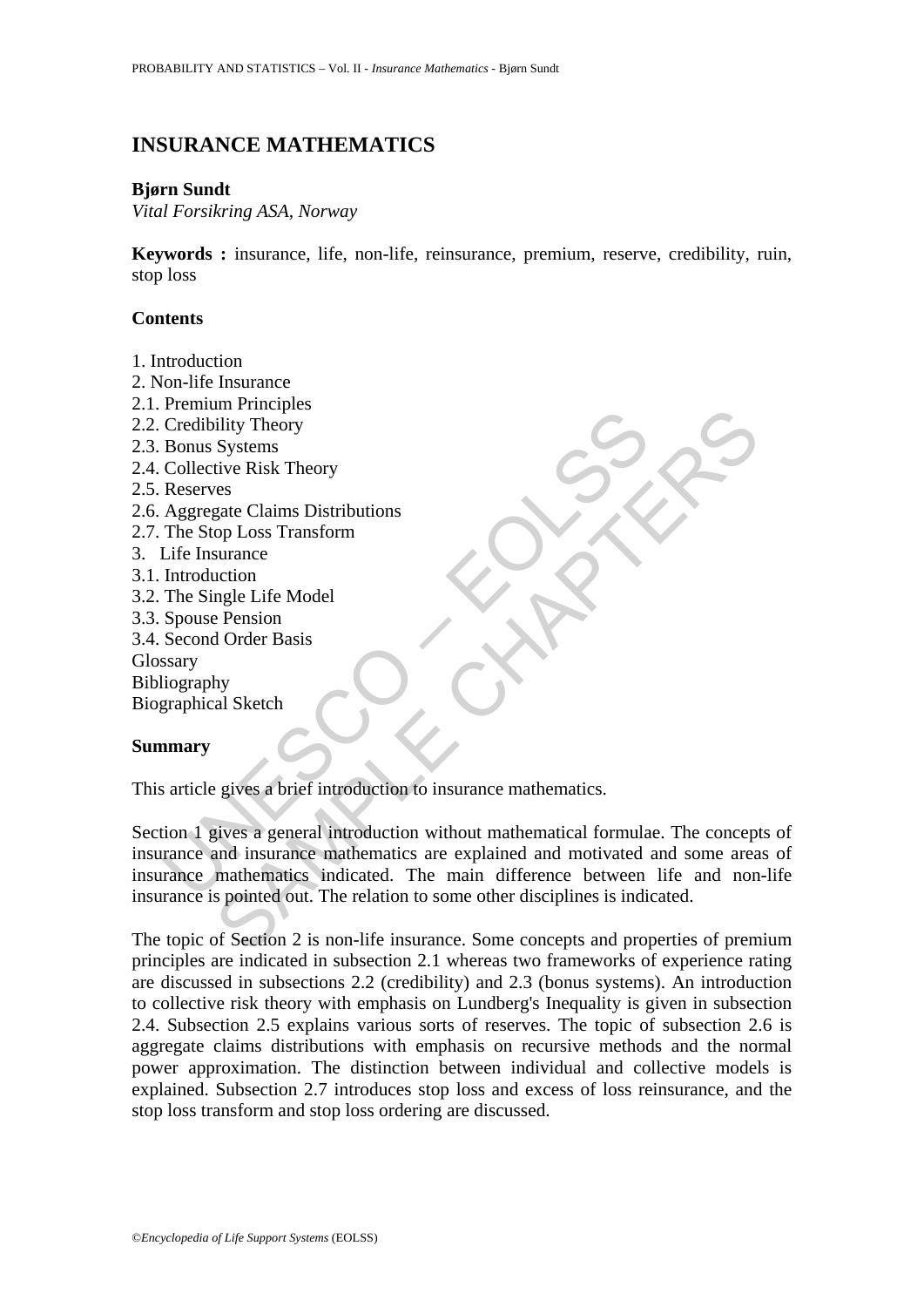Section 3 is devoted to life insurance. In subsection 3.1 a general Markov chain framework is introduced and basic concepts like reserves, premiums and the equivalence principle explained. Thiele's differential equation is deduced. A retrospective expression for reserves is deduced within a less general model in subsection 3.2. As a special case of the general model, spouse pension is discussed in subsection 3.3. Finally, second order basis, safety loading and bonus are discussed in subsection 3.4

# **1. Introduction**

*Insurance* is protection against economic losses caused by uncertain events. When you buy an insurance policy, neither you nor the insurance company would know how much it will cost the insurance company to deliver the service that you have paid for. Thus, whereas in most other lines of business, uncertainty would be an unintended and undesired side-effect of the business activities, in insurance, uncertainty is the foundation of the business; insurance would be meaningless without uncertainty.

reas in most other lines of business, uncertainty would be a<br>sired side-effect of the business activities, in insurance, undation of the business; insurance would be meaningless without u<br>at would then be a reasonable pric and more to the business, uncertainty would be an unintended<br>ide-effect of the business ancertainty would be an unintended<br>side-effect of the business activities, in insurance, uncertainty is<br>of the business; insurance wou What would then be a reasonable price for an insurance policy? For most other products, a reasonable price would be the cost of producing and/or delivering the product, plus a reasonable profit. As stated above, in insurance these costs would not be known when the *premium* (price) is set, so that we would have to put a price on uncertain events. A natural framework for modeling such uncertain events is probability theory and mathematical statistics, and insurance mathematics is application of probability theory and mathematical statistics to modeling insurance risk.

We have already indicated that pricing is one area of insurance mathematics. Let us indicate some other areas:

- Reserving. Through its policies the insurance company has taken on the responsibility to cover future costs that are not yet known. How should one quantify the provisions for these liabilities in the balance of the company? In insurance such provisions are usually called *reserves*. However, in insurance mathematics, the term reserves is also often applied for the assets built up to cover these liabilities
- Choice of deductibles and limits.
- Choice of reinsurance programs.

By *reinsurance* we mean that an insurance company insures (reinsures, cedes) with another insurer a part of the risks that it has taken on through its insurance policies. The claim payments the ceding company receives from the reinsurer, are called *recoveries*. Through reinsurance an insurance company can increase its capacity. The reinsurance program of an insurance company is usually a complicated affair involving several reinsurance covers from several reinsurers. A reinsurer would also cede (retrocede) some of its business with other reinsurers.

In life and pension insurance, the policies usually also have an element of saving. For instance, in an old-age pension insurance the premium is typically paid until the insured person retires, and at retirement the pension starts running, that is, a reserve is built up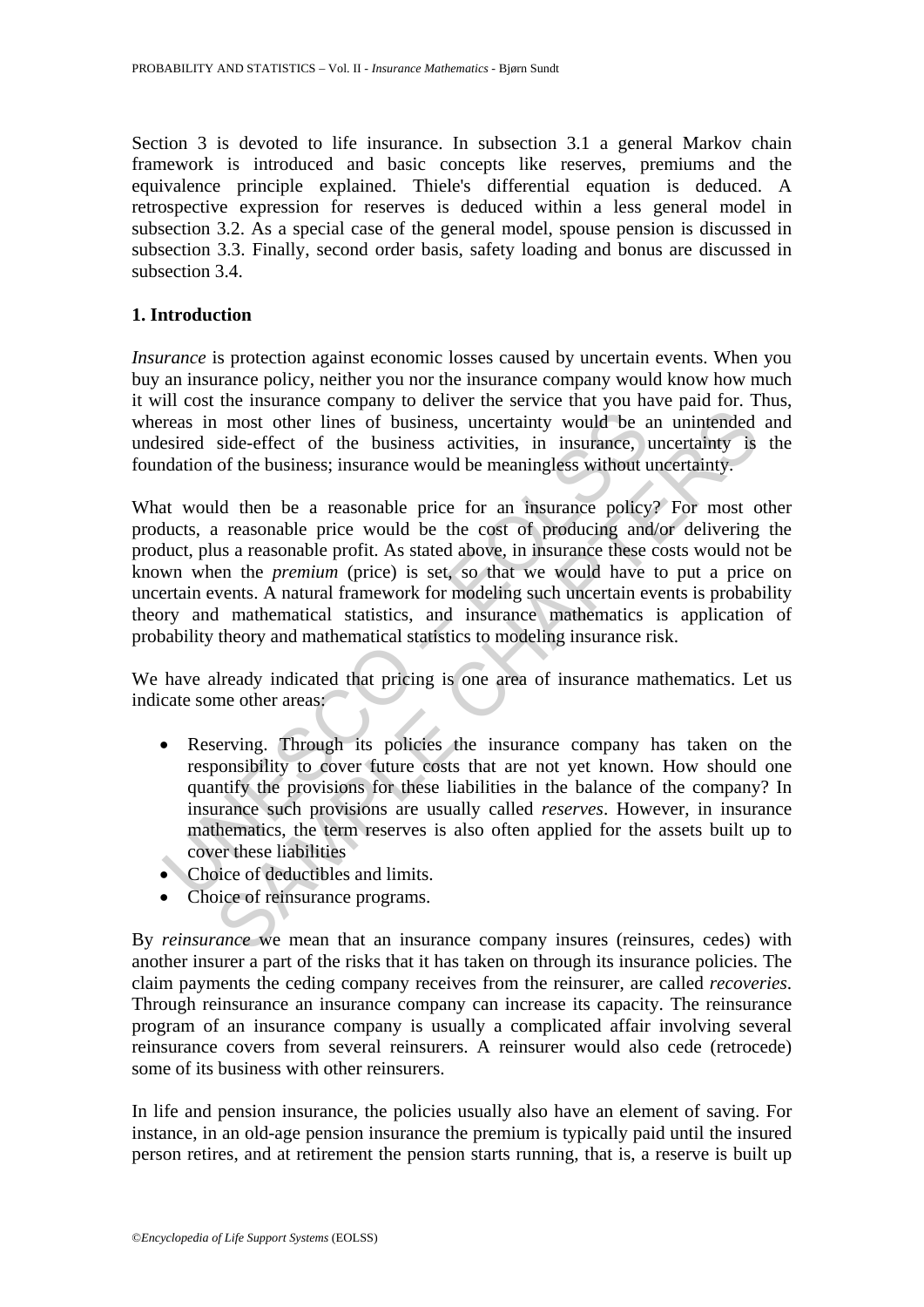during the premium period and after retirement this reserve is used to pay the pension. With such long-term contracts with a strong element of saving, the return on investments also becomes important. In insurance mathematics, one has traditionally considered the rate of return as non-random. However, the emphasis on stochastic modeling of the return is gradually increasing, enforcing the connection between insurance mathematics and financial mathematics. Traditionally, insurance mathematics has been concerned with risk related to liabilities of the company whereas financial mathematics has focused on asset risk. An interaction between these two disciplines seems natural:

- Both of them are concerned with modeling of risk.
- The insurance company will be affected by financial risk and insurance risk simultaneously.
- New products are developed where the interaction between insurance risk and finance risk is more pronounced, e.g. unit link products and catastrophe bonds.

Insurance mathematics is concerned with measuring risk, and within this framework premiums and reserves appear as measures of risk. Considering premiums in relation to market mechanisms would be a topic of insurance economics.

Obviously, many tools developed within a general framework of statistics and probability theory are also applicable within the framework of insurance mathematics. In the following, we shall look at some of the problems and tools that have been developed within insurance mathematics itself.

# **2. Non-life Insurance**

### **2.2. Premium Principles**

New products are developed where the interaction between<br>
finance risk is more pronounced, e.g. unit link products and ca<br>
rance mathematics is concerned with measuring risk, and with<br>
miums and reserves appear as measure A products are developed where the interaction between insurance risk<br>uncerection are result in the products and catastrophe bond<br>mathematics is concerned with measuring risk, and within this framew<br>and reserves appear as Let *X* denote an *insurance risk*, that is, the aggregate amount of claims to be covered by an insurance policy. Determining a premium for this policy is setting a price for covering this risk. We consider *X* as a random variable. The *pure premium* of *X* is the expected value of *X*. Normally one adds a risk loading to the pure premium and then gets the *net premium*. When adding administration costs to the net premium, we obtain the *gross premium*.

By a *premium principle* we mean a rule that to a risk *X* within a certain class assigns a non-random net premium *H*(*X*) determined by the distribution of *X*.

Around 1975-85 an extensive theory on premium principles grew up. Several properties that might be desirable for a premium principle were set up and examined by checking which of these properties were satisfied by various premium principles. Such properties include:

- Non-negative risk loading;  $H(X) \geq E X$ .
- When there is no uncertainty, the risk loading should be equal to zero.
- No rip-off; Pr  $(X \ge H(X)) > 0$ .
- Additivity;  $H(X + Y) = H(X) + H(Y)$  for independent risks *X* and *Y*.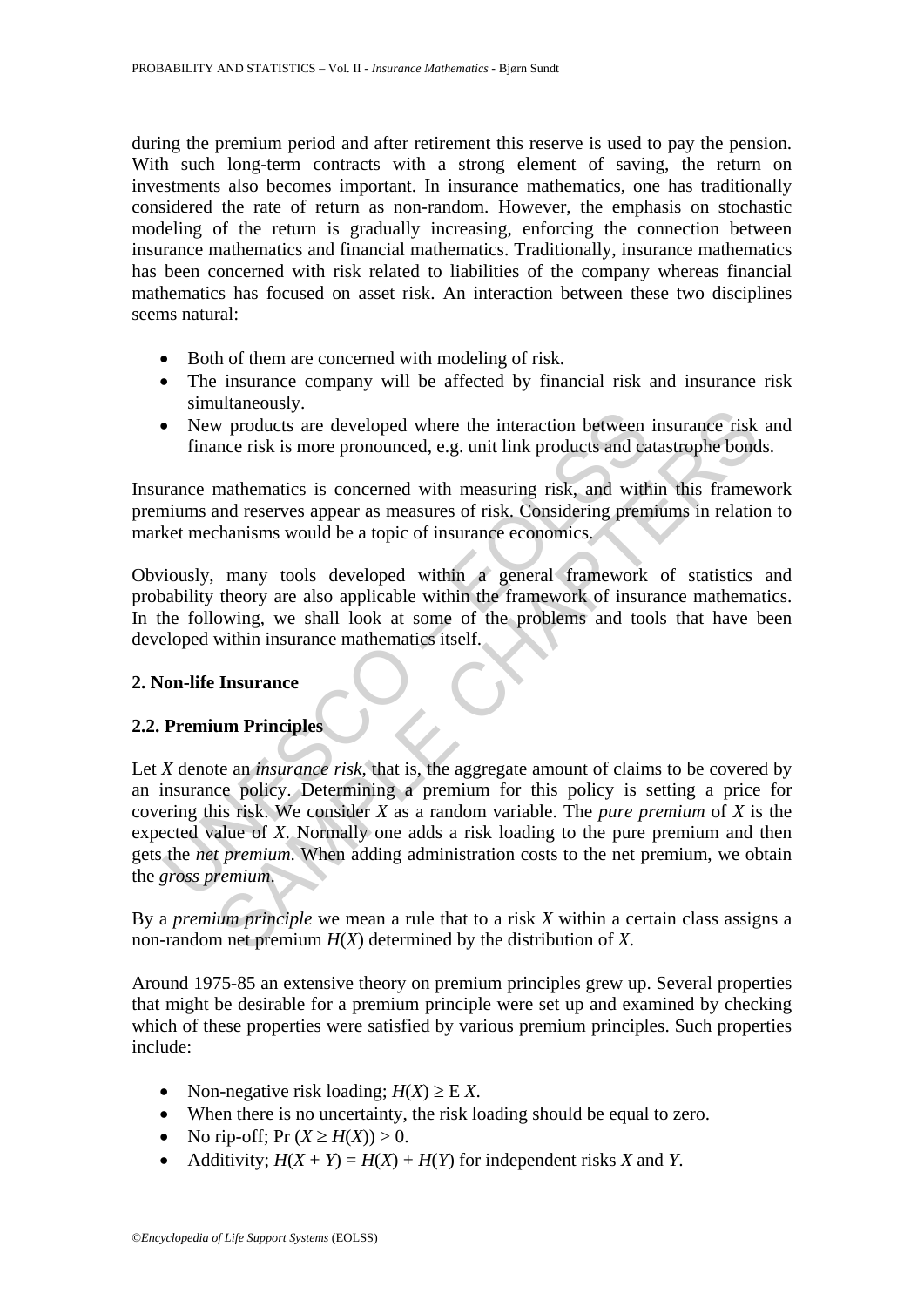The premium principles most common in practice are the expected value principle, the variance principle and the standard deviation principles, where the risk loading *H*(X) − E*X* is proportional to, respectively, the expected value, the variance and the standard deviation of *X*. We observe that under the expected value principle, the premium is the same for all risks with the same mean, in particular risks without uncertainty. Intuitively this seems unreasonable as one would want the risk loading to reflect the uncertainty of the risk. This is achieved by the two other principles where the risk loading increases with the variance of the risk. In particular, we see that when there is no uncertainty, the risk loading is equal to zero under these principles.

#### **2.2. Credibility Theory**

When setting the premium for a motor insurance policy one would apply objective rating criteria like district, mileage, make of car, etc. However, there could still be individual differences left that are not captured by the rating criteria that we apply. It is then tempting to utilize the claim history of a policy when rating that policy; we apply experience rating. Credibility theory originated in 1918 within the framework of experience rating.

gg criteria like district, mileage, make of car, etc. However, the vidual differences left that are not captured by the rating criteria tempting to utilize the claim history of a policy when rating that intempting to util Early and partitular is a musto mattern burst point of the prior order particular form is the district, mileage, make of car, etc. However, there could still differences left that are not captured by the rating criteria t Let us consider a portfolio of policies that have the same values of all the objective rating criteria. Then they should in principle be equal. However, we want to take into account that there are still individual differences that are not captured by the objective rating criteria. In our model, we can take care of such differences by assuming that the individual risk characteristics of a policy are represented by an unknown random risk parameter, and that the risk parameters of different policies are independent and identically distributed.

Let us consider one of these policies. We denote by  $X_i$  the claim amount from the *i*th year the policy is in force. We want the (pure) premium  $\dot{X}_{n+1}$  for year  $n+1$  to be as close to  $X_{n+1}$  as possible, according to expected quadratic loss, that is, we want to minimize  $E(\dot{X}_{n+1} - \dot{X}_{n+1})^2$ . The *credibility estimator* is the best linear estimator  $\tilde{X}_{n+1}$  based on the observed claim amounts, and it is determined by the normal equations

Cov 
$$
(\tilde{X}_{n+1} - X_{n+1}, X_i) = 0
$$
  $(i = 1,...,n)$   
E  $(\tilde{X}_{n+1} - X_{n+1}) = 0$ .

Let  $_n \mathbf{X} = (X_1, ..., X_n)$ . If Cov  $_n \mathbf{X}$  is invertible, then

$$
\tilde{X}_{n+1} = E \, X_{n+1} + \text{Cov} \, (X_{n+1}, \, n\mathbf{X}') \, (\text{Cov} \, n\mathbf{X})^{-1} \, (\, n\mathbf{X} - \mathbf{E} \, n\mathbf{X}). \tag{1}
$$

We see that the coefficients of  $\tilde{X}_{n+1}$  depend on the joint distribution of the claim amounts only through moments of first and second order. These moments can be estimated from claims data from the policies within the portfolio. Thus, we are within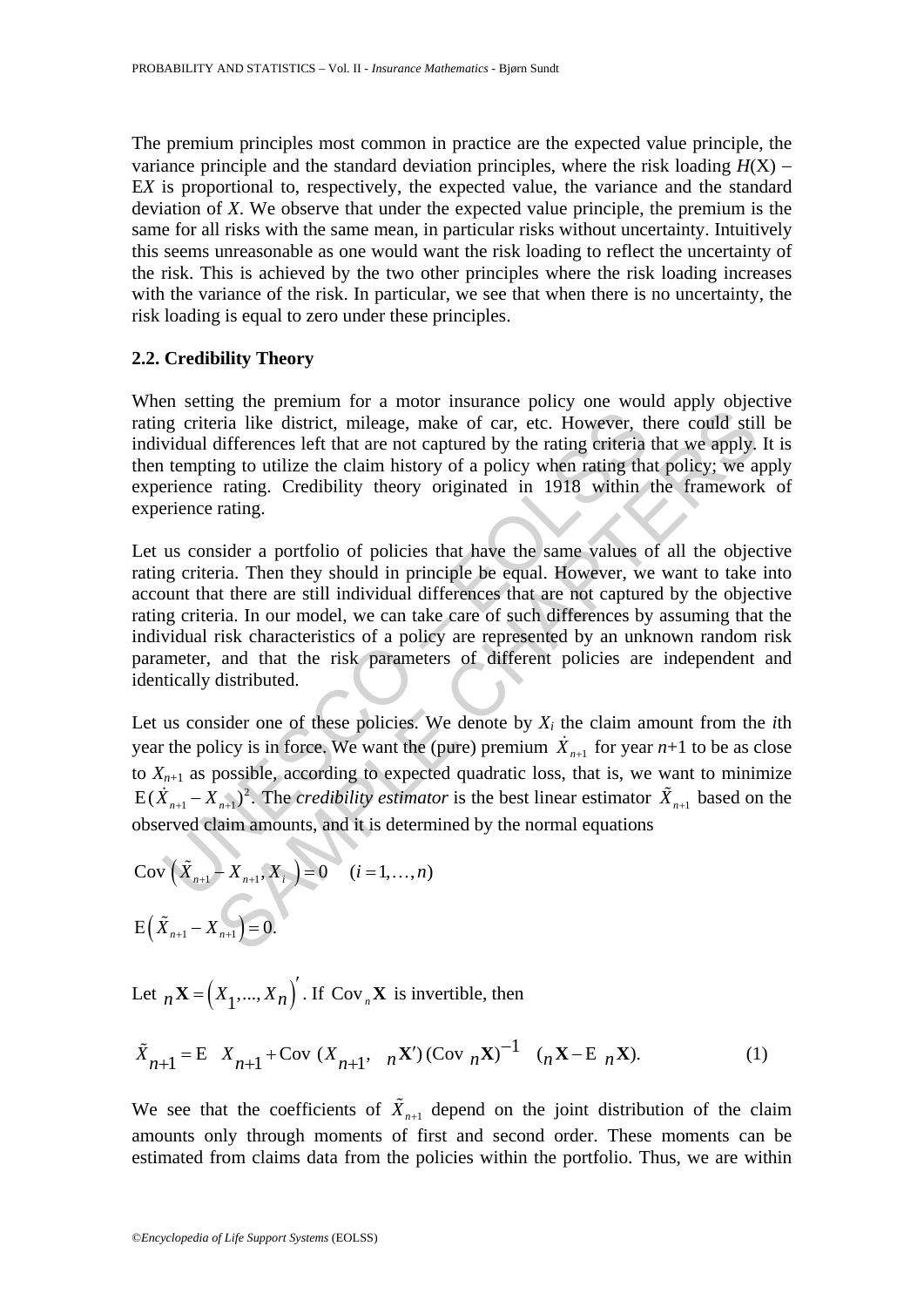the framework of empirical Bayes philosophy. We first develop the credibility estimator, a linearized Bayes estimator of a random quantity. Then we estimate parameters of this estimator from collateral data and insert these estimators in the expression for the credibility estimator to obtain an *empirical credibility estimator*.

In this set-up we have assumed that there exists a portfolio of policies with independent and identically distributed risk parameters, that is, the distribution of the risk parameters has a frequentist interpretation. This distribution represents the risk structure of the portfolio and is called the *structure distribution*. However, we can also consider credibility estimators within a pure Bayesian framework. Then we consider only one policy. In this setting the distribution of the risk parameter represents the subjective knowledge of the statistician.

The most well-known credibility model is when the claim amounts are conditionally independent and identically distributed given the unknown random risk parameter Θ. We then obtain

$$
\tilde{X}_{n+1} = \frac{n}{n+\kappa} \overline{X}_n + \frac{\kappa}{n+\kappa} \mu
$$

with

The most well-known credibility model is when the claim amounts are condition  
independent and identically distributed given the unknown random risk parameter  
We then obtain  

$$
\tilde{X}_{n+1} = \frac{n}{n+k} \overline{X}_n + \frac{\kappa}{n+k} \mu
$$
with  

$$
\overline{X}_n = \frac{1}{n} \sum_{i=1}^n X_i; \quad \kappa = \frac{\varphi}{\lambda}
$$

$$
\mu = E X_1; \quad \varphi = E \text{ Var}[X_1 | \Theta]; \quad \lambda = \text{Var } E[X_1 | \Theta].
$$
  
For parameter estimation within this model, we assume that we have *N* independent  
identical policies observed over *n* years with *n*, *N* > 1. We let  $X_{ij}$  denote the cl  
amount of policy *i* in year *j* and introduce  

$$
X_i = \frac{1}{n} \sum_{j=1}^n X_{ij}; \quad X_{i} = \frac{1}{N} \sum_{i=1}^N X_i.
$$
  
Then

For parameter estimation within this model, we assume that we have *N* independent and identical policies observed over *n* years with *n*,  $N > 1$ . We let  $X_{ij}$  denote the claim amount of policy *i* in year *j* and introduce

$$
X_{i.} = \frac{1}{n} \sum_{j=1}^{n} X_{ij}; \quad X_{..} = \frac{1}{N} \sum_{i=1}^{N} X_{i}.
$$

Then

$$
\mu^* = X \dots
$$
;  $\varphi^* = \frac{1}{N(n-1)} \sum_{i=1}^N \sum_{j=1}^n (X_{ij} - X_{i.})^2$ 

$$
\hat{\lambda} = \frac{1}{N-1} \sum_{i=1}^{N} (X_{i} - X_{i})^{2} - \frac{\varphi^{*}}{n}
$$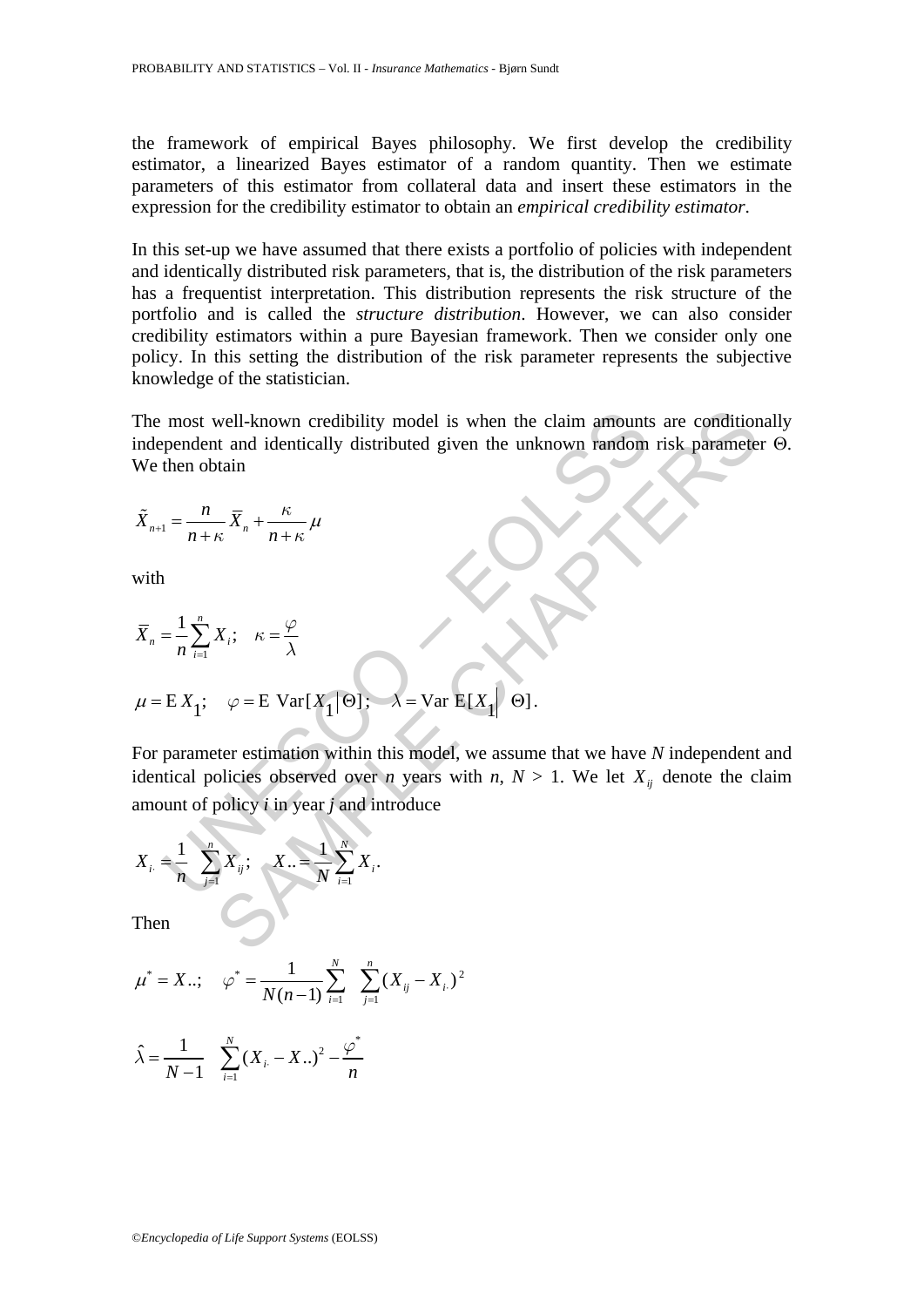are unbiased estimators of  $\mu$ ,  $\varphi$  and  $\lambda$  respectively. However, as  $\hat{\lambda}$  can take negative values whereas  $\lambda$  is always non-negative, we suggest to replace it with  $\lambda^* = \max (\hat{\lambda}, 0)$ .

Issues handled within more elaborate credibility models include time-dependent risk volumes, regression, hierarchical structures, random risk parameters that develop over time, truncation, etc.

#### **3.3. Bonus Systems**

In motor insurance, experience rating is often performed with *bonus systems*. In a bonus system there is normally a limited number *K* of *bonus classes*.

premium in class *i* is  $\pi(i)$ . We assume that all policies enter th<br>initial class *k*. After a year in class *i* with *j* claims, the policy is<br> $j$ . The classes are ordered in the sense that  $T(i, j, j) \leq T(i+1, j)$ , that is, um in class *i* is  $\pi(i)$ . We assume that all policies enter the bonus syster<br>class *k*. After a year in class *i* with *j* claims, the policy is transferred to c<br>The classes are ordered in the sense that  $T(i, j) \geq T(i, j + 1$ The premium in class *i* is  $\pi(i)$ . We assume that all policies enter the bonus system in the *initial class k*. After a year in class *i* with *j* claims, the policy is transferred to class  $T(i, j)$ . The classes are ordered in the sense that  $T(i, j) \geq T(i, j+1)$  and  $T(i, j) \leq T(i+1, j)$ , that is, one wants the better drivers in the higher classes, and consequently we also want the bonus function  $\pi$  to be decreasing.

A bonus system is often called a bonus-malus system to emphasize that in low classes the premium can be higher than in the initial class; malus is simply negative bonus. Bonus systems seem to have originated in Britain before 1930.

Let us consider a policy and denote the number of claims in year  $i$  by  $M_i$ , the total amount of these claims by  $X_i$  and the bonus class by  $Z_i$ . We obviously have

$$
Z_i = \begin{cases} k & (i = 1) \\ T(Z_{i-1}, M_{i-1}) & (i = 2, 3, ...) \end{cases}
$$

It is assumed that the pairs  $(M_i, X_i)$  are conditionally independent and identically distributed given an unknown random risk parameter Θ that represents unknown risk characteristics of the policy.

For each *n*, we want the premium  $\pi(Z_n)$  to be as close as possible to the claim amount *Xn*, and once more we use expected quadratic loss as measure of distance. A problem when minimizing  $Q_n(\pi, T, k) = E(X_n - \pi(Z_n))^2$  is then that the bonus function  $\pi$  will depend on *n*. This problem can be solved by considering the age of the policy as a random variable *N* independent of the  $(M_i, X_i)$ s and Θ. Then we determine  $\pi$  so that on the average within the portfolio, the premium of a policy should be as close as possible to the claims this premium is paid to cover; we want to minimize  $Q(\pi, T, k) = EQ_N(\pi, T, k)$ . For fixed *T* and *k* the optimal  $\pi$  is then given by  $\pi_{T,k}(i) = E[X_N | Z_N = i]$  for  $i = 1,..., K$ . The bonus function is often restricted to the class of linear functions, and from (1) we then obtain the optimal function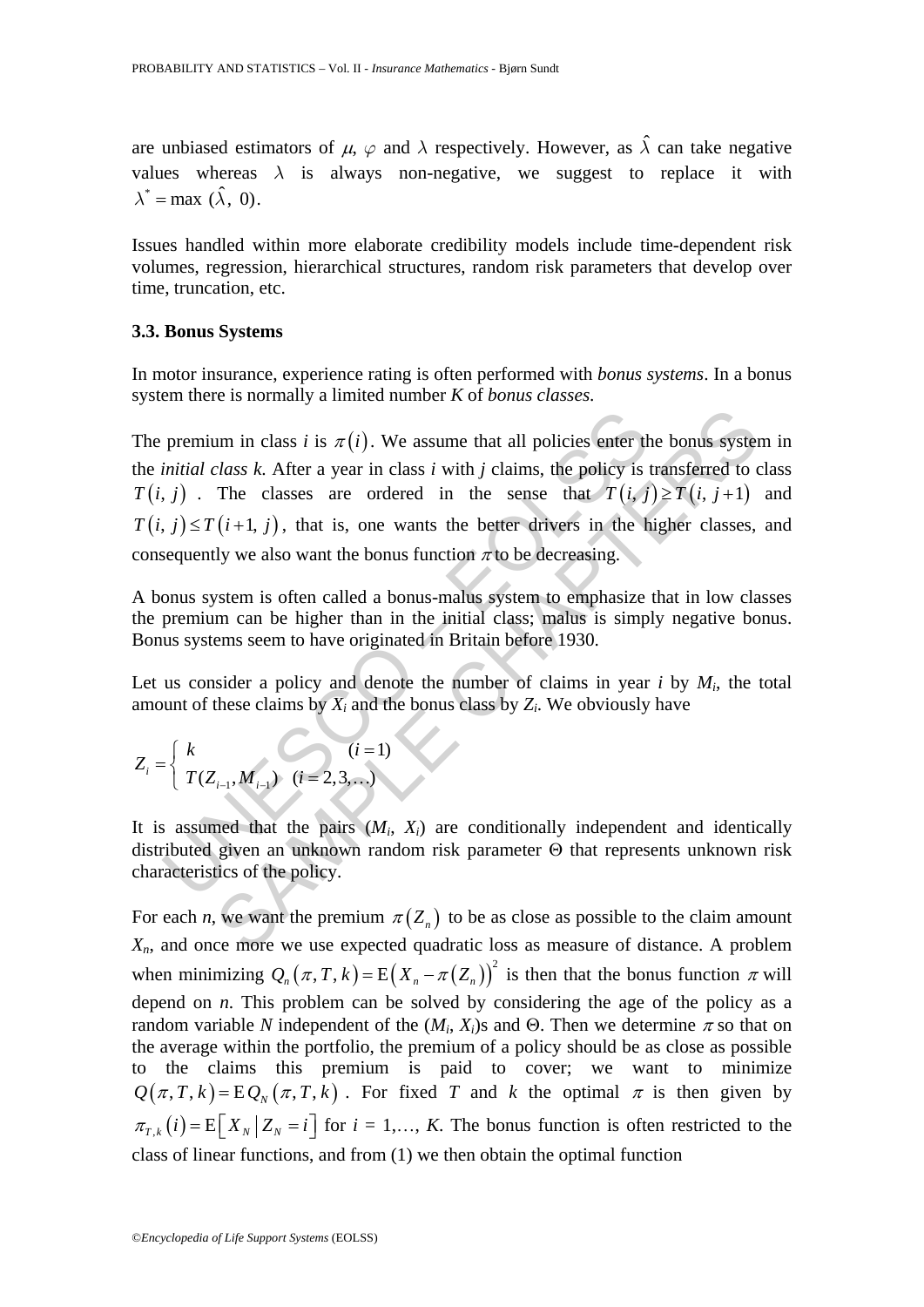$$
\pi_{T,k}(i) = E X_N + \frac{\text{Cov}(X_N, Z_N)}{\text{Var } Z_N} \quad (Z_N - E Z_N). \quad (i = 1, ..., K)
$$

To find reasonable *k* and *T* one should apply trial and error.

A complication when trying to determine optimal experience rating schemes, is that the experience rating scheme may affect the claim pattern. This can happen in two ways:

- 1. Moral hazard. The policyholder takes more care (e.g. drives more carefully) to obtain lower premium.
- 2. Bonus hunger. To avoid higher premium, the policyholder does not report small claims.

#### **3.4. Collective Risk Theory**

**Collective Kisk Theory**<br>
collective risk theory one considers the risk process of the po<br>
collective risk theory one considers the risk process of the po<br>
collectively, the number of claims occurred in the time interval tive Risk Theory<br>
we risk theory one considers the risk process of the portfolio as a w<br>
ating the claims to the individual policies. One is interested in the behavior<br>
like  $\{N(t)\}_{t\geq0}$ ,  $\{X(t)\}_{t\geq0}$  and  $\{U(t)\}_{t\geq0$ In collective risk theory one considers the risk process of the portfolio as a whole without relating the claims to the individual policies. One is interested in the behavior of processes like  $\{N(t)\}_{t\geq0}$ ,  $\{X(t)\}_{t\geq0}$  and  $\{U(t)\}_{t\geq0}$  where  $N(t)$ ,  $X(t)$  and  $U(t)$  denote, respectively, the number of claims occurred in the time interval  $(0, t]$ , the aggregate amount of these claims and the reserve of the portfolio at time *t*; by reserve in this connection, one means the initial reserve at time zero plus the premium income minus occurred claims, possibly with return. Particular emphasis has been put on calculation of the *ruin probability*, the probability that the reserve at some time becomes negative.

The following result is central in ruin theory.

**Theorem 1: (***Lundberg's inequality***)**. *Let V*1, *V*2,… *be independent and identically distributed random variables with*  $EV_1 < 0$  *and*  $Pr (V_1 > 0) > 0$ *, and assume that there exists an R > 0 such that*  $E e^{RV_1} = 1$ . *Then* 

$$
\Pr\left(\bigcup_{n=0}^{\infty}\left(\sum_{i=1}^{n}V_{i}>u\right)\right)\leq e^{-Ru}.\ \ (u\geq 0)
$$

The constant *R* is called the *adjustment coefficient*.

Let  $Y_n$  denote the amount of the *n*th claim and  $W_n$  the interoccurrence time between the  $(n - 1)$ th and the *n*th claims. We assume that the pairs  $(Y_1, W_1)$ ,  $(Y_2, W_2)$ ,… are independent and identically distributed. The premium is paid continuously at constant rate *P*, and we do not take return into account. Under these assumptions the risk process is called a *Sparre Ander*sen *process*. The occurrence time for the *n*th claim is  $T_n = \sum_{i=1}^n W_i$ , and we obtain  $N(t) = \max\{n : T_n \le t\}$  and  $X(t) = \sum_{i=1}^{N(t)} Y_i$ . When not taking return into account, the reserve at time *t* becomes  $U(t) = u + Pt - X(t)$  with *u* denoting the initial reserve at time zero. As ruin can occur only at the time of occurrence of a claim, we obtain by application of Lundberg's inequality with  $V_i = Y_i - PW_i$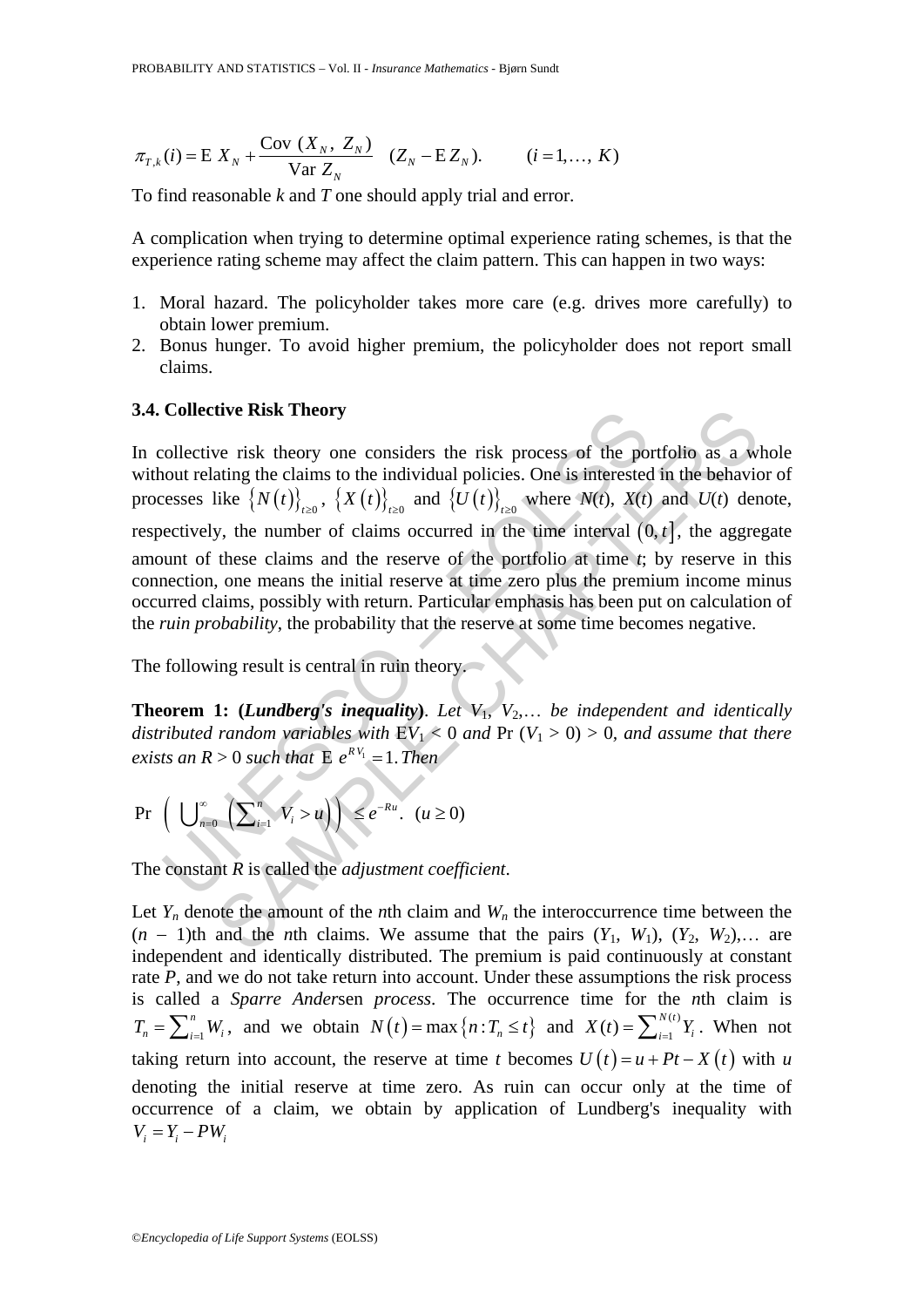$$
\psi(u) = \Pr\left(\bigcup_{t>0}^{\infty} (U(t) < 0)\right) =
$$
\n
$$
\Pr\left(\bigcup_{n=1}^{\infty} (U(T_n) < 0)\right) \leq e^{-Ru}, \ (u \geq 0)
$$

provided that the adjustment coefficient exists. The condition  $EV_1 < 0$  now becomes

$$
P > \frac{EY_1}{EW_1}
$$
, that is, we must have a positive risk loading.

We see that Lundberg's upper bound decreases when *R* increases. Thus the adjustment coefficient can be considered as a measure of risk; the lower *R*, the higher risk. In some situations maximization of *R* can be applied to optimize the choice of deductibles and reinsurance arrangements.

If

 $Pr(W_1 \leq w) = 1 - e^{-\lambda w}, \qquad (w \geq 0; \lambda > 0)$ 

surance arrangements.<br>  $(W_1 \le w) = 1 - e^{-\lambda w}$ ,  $(w \ge 0; \lambda > 0)$ <br>
the claim number process is a Poisson process. In this carrier is determined by<br>  $R\frac{P}{\lambda} - E e^{RY_1} = 0$ .<br>
is case we have  $\psi(0) = \frac{\lambda EY_1}{P}$  and *Cramér's asym* then the claim number process is a Poisson process. In this case the adjustment coefficient is determined by

$$
1+R\frac{P}{\lambda}-E\ e^{RY_1}=0\ .
$$

In this case we have  $\psi(0) = \frac{\lambda E Y_1}{2E}$  $P$  and *Cramér's asymptotic result* 

$$
\lim_{u \uparrow \infty} \psi(u) e^{Ru} = \frac{P - \lambda E Y_1}{\lambda E Y_1 e^{RY_1} - P},
$$

which is exact when the claim amounts are exponentially distributed.

e arrangements.<br>  $v = 1 - e^{-\lambda w}$ ,  $(w \ge 0; \lambda > 0)$ <br>
Ilaim number process is a Poisson process. In this case the adjust<br>
is determined by<br>  $e^{Rx} = 0$ .<br>
we have  $\psi(0) = \frac{\lambda EY_1}{P}$  and *Cramér's asymptotic result*<br>  $e^{ax} = \frac{P - \$ There exists a vast literature on ruin theory. The situation usually becomes much more complicated when one leaves the Poisson assumption or introduces return on investments.

-

- -

> TO ACCESS ALL THE **21 PAGES** OF THIS CHAPTER, Visit[: http://www.eolss.net/Eolss-sampleAllChapter.aspx](https://www.eolss.net/ebooklib/sc_cart.aspx?File=E6-02-03-02)